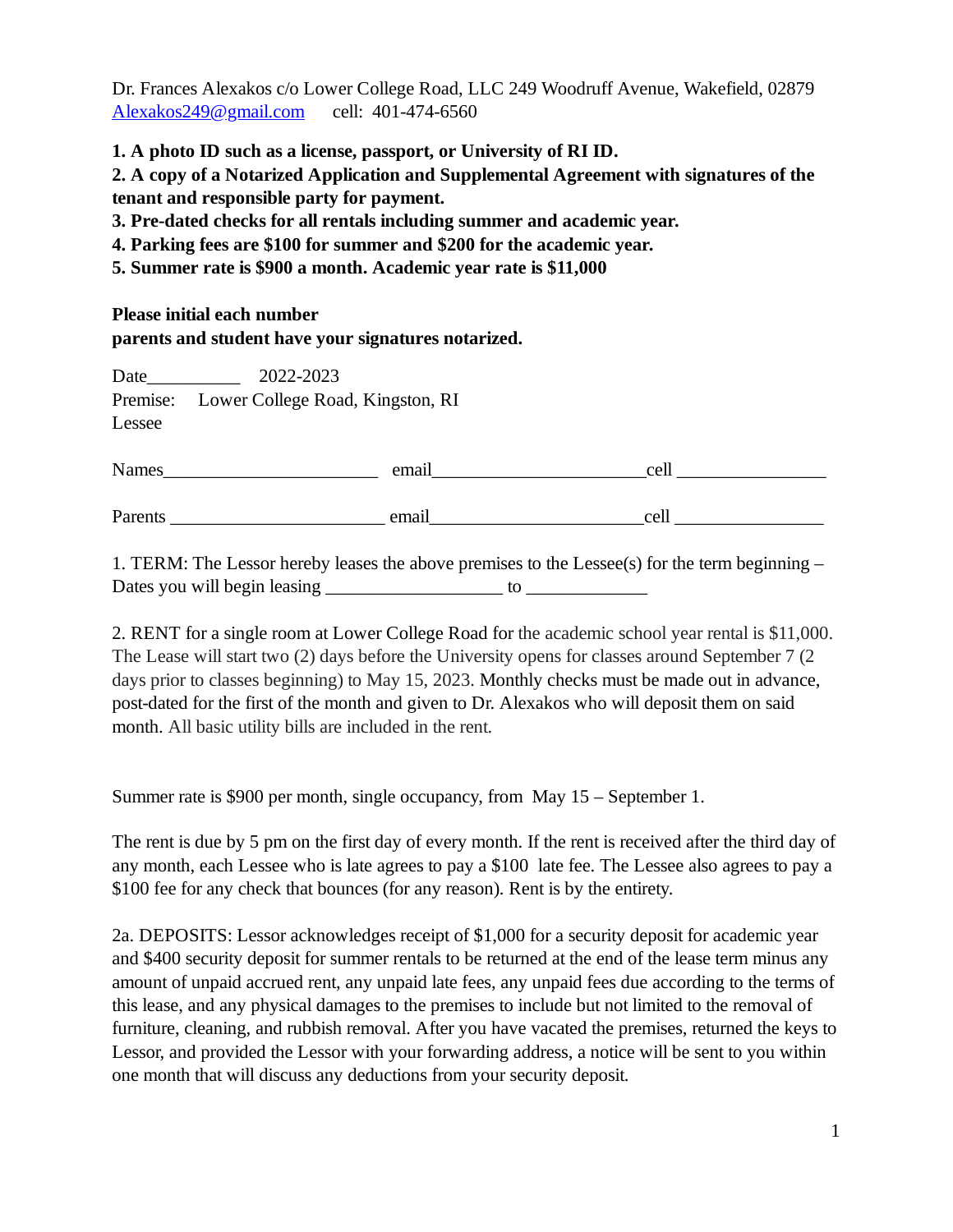b. This deposit is used to hold the house for the Lessee's and are non-refundable should the lessee's for any reason decide not to occupy the premises on the date stated Deposits will be due according to the following schedule: Due upon sending in an application for rent.

2.c. Rent Payments for the academic year. (1st Month Rent and the Last Month Rent) is Due by March  $1<sup>st</sup>$  with the signing of the lease. August  $1<sup>st</sup>$ , the full balance for first semester is due. (Alternate payment arrangements may be made with Dr. Alexakos for scholarship recipients-Students on scholarship must have the school contact me in writing that financing is secure).

Rent payments are for the academic calendar, the school academic year or for Summer School. Payment may be made in two ways: First, by the semester (\$5,500) September to January and February to May (\$5,500) or \$11,000 for the academic year not including summers.

The monthly checks must be made out in advance, post-dated for the first of the month and given to Dr. Alexakos who will deposit them on the said month. Checks should be sent to:

### **Dr. Frances Alexakos c/0 Lower College Road Realty, LLC 249 Woodruff Avenue, Wakefield, RI 02879 Telephone: 401-474-6560 Email: alexakos249@gmail.com**

3. DELINQUENT RENT PAYMENTS: Due to the late fees for a late mortgage payment on Lessor's behalf, failure to pay rent by 5 PM on the 3rd of the month will be considered delinquent and Lessor is forced to charge the Lessee at \$50 per day late fee to begin on the third day of the month. No demand for rent, either written or oral, is required. If any part of the rent is due and in arrears for ten (10) days, Lessor will have the option to send a written notice specifying the amount in arrears, making demand for same and notifying you that unless you pay the amount in arrears within five (5) days of the mailing of the notice, this lease will terminate and eviction proceedings will commence.

### 4. HEAT AND OTHER UTILITIES:

 Heat, electricity, water, trash and sewer, and basic cable with internet will be provided by the landlord. Additional charges for room cable boxes, movies, etc.

The Landlord will do inspection monthly for the cleanliness of the common areas, if the bathrooms, kitchen, living room, dining room, hallways, stairs, and downstairs laundry room. If they are not clean, each roommate will pay their share for an additional \$350 for each cleaning. The landlord will give the roommates a 48 hour notice before coming to inspect for cleaning.

The Lessor agrees that he will furnish each bedroom with a single bed, bureau, desk, chair and side table. Additionally, the apparatus to provide reasonably hot and cold water and reasonable heat (except to the extent that such water and heat are furnished through utilities metered to the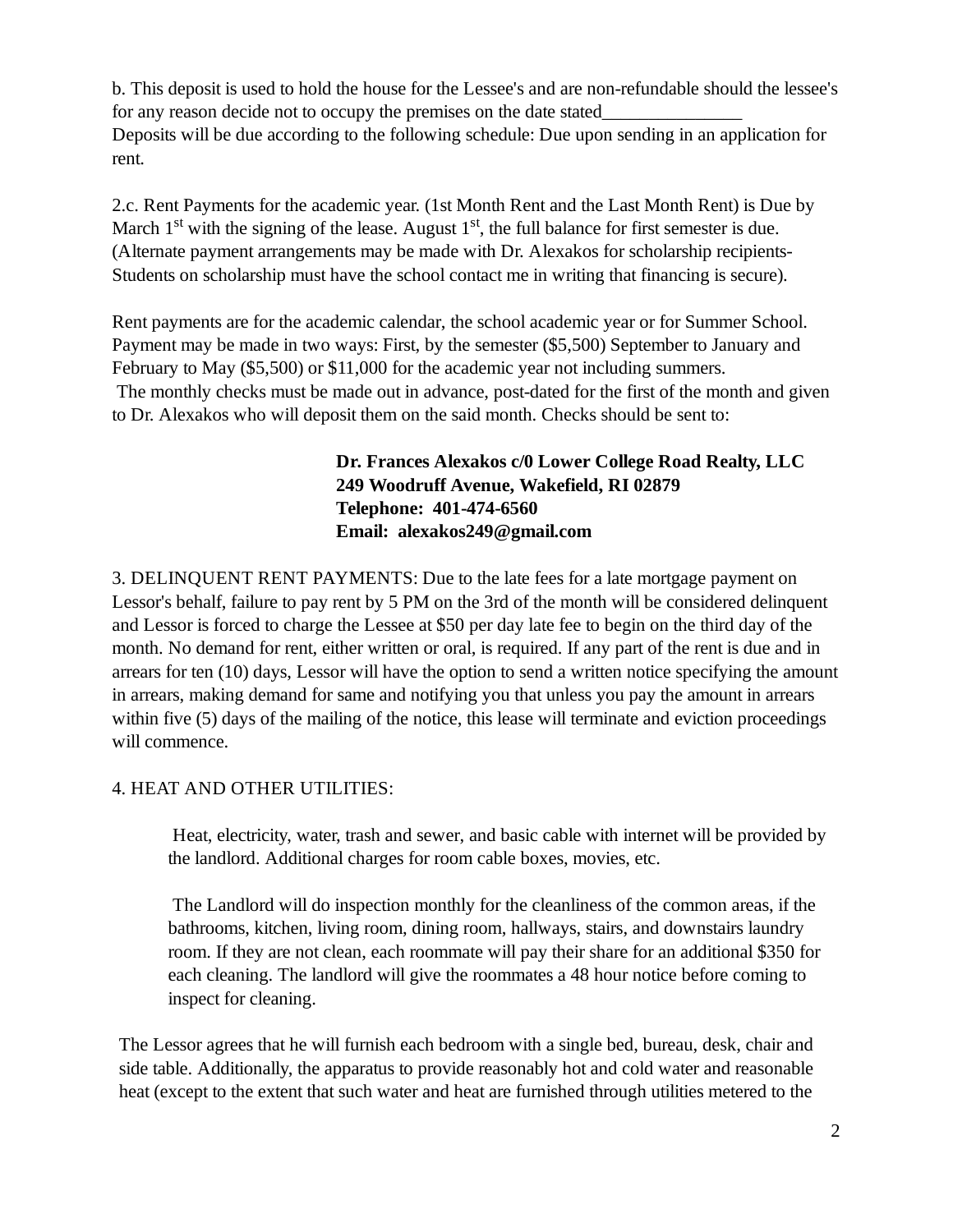denied premises as stated above) during the regular heating season, all in accordance with applicable laws, but the failure of the Lessor to provide any of the foregoing items to any specific degree, quantity, quality, or character due to any causes beyond tie reasonable control of the Lessor, such as accident, restriction by City, State or Federal regulations, or during necessary repairs to the apparatus shall not (subject to applicable law) form a basis of any claim for damages against the Lessor. Utility as used in this paragraph shall mean electric, gas, water, and sewer. Lessor will have thermostat locks keeping the temperature not lower than 68 degrees in the apartment at any time nor higher than 72 degrees. Any damage resulting from the Lessee(s) negligence regarding the temperature in the apartment(s) due to breakage of the thermostat covers will become the cost of the Lessee. Lessee agrees to pay for this damage immediately at Lessor's discretion agrees to have the cost of said damage subtracted from their security deposit.

#### Repairs and costs to Lessees:

The Lessee will be responsible for any repairs of household furniture, and cabinets, windows, screens, window shades, kitchen appliances, sinks blocked, toilets blocked, holes in the wall from wall hangings, washer and dryers, light bulbs, lock outs, and any repairs that are not covered under the builders' warranty. If the cable is down, please call the landlord first, if the internet is down Lessees will need to call Cox cable directly. Upon termination of the lease, charges will be made for any repairs, rubbish or personal things left. Tenants must communicate immediately if any repairs are needed.

- 5. ATTACHED FORMS: The forms, if any, attached hereto are incorporated herein by reference. A. Inventory List for the apartment.
	- B. Move in Check list,
	- C. Rules and Regulations

6. CARE OF PREMISES: The Lessee shall not attach things to the wall that leaves a whole or mark on the walls. Not paint, decorate or otherwise embellish and/or change and shall not make nor suffer any additions or alterations to be made in or to the leased premises without the prior written consent of the Lessor nor make nor suffer any strip or waste, nor suffer the heat or water to be wasted. And at the termination of this lease shall deliver up the leased premises and all property belonging to the Lessor in good, clean and tenantable order and condition, reasonable wear and tear excepted. No washing machine, air-conditioning unit, space heater, clothes dryer, or other aerials, or other like equipment shall be installed without the prior written consent of the Lessor. No waterbeds shall be permitted in the leased premises.

No smoking of any kind will be done in the house or on the porch. No alcohol or drugs are permitted anywhere on the premises (if under 21) No candles or incense, No animals, dogs, cats, birds, gerbils, fish, etc. are allowed.

**Parking**: **only tenants with their own automobile are allowed to park** and will be assigned a specific numbered spot in the driveway near their side of their front door. A parking sticker will be given and adhered to the front driver's side window in the lower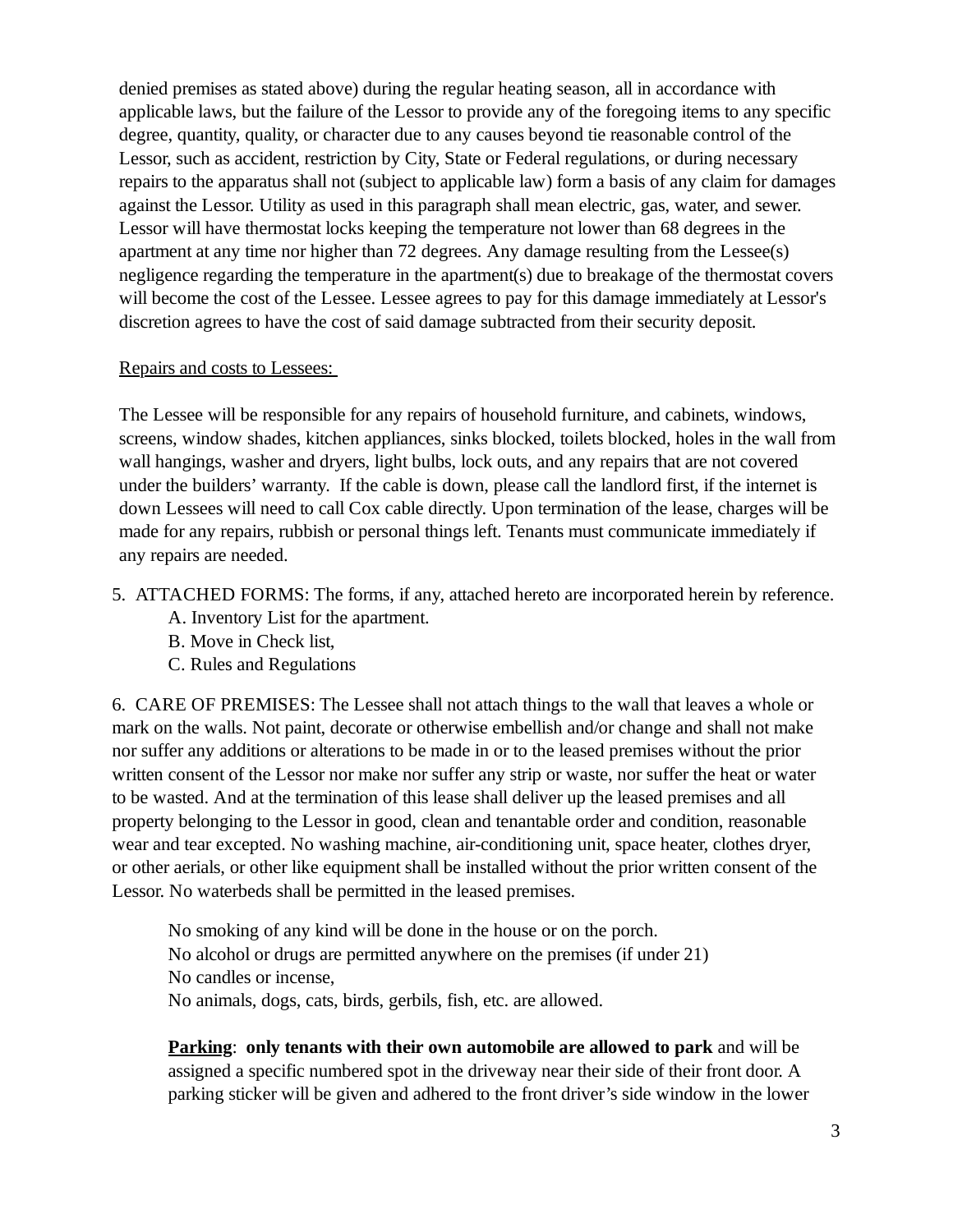corner. Visitors of tenants must have a note on the dash and let other residents know who they are visiting and a telephone number if residents need them to move their car. Otherwise they risk having the car towed.

### **Snow Removal**: **is the tenants' responsibility. A large shovel will be provided in each unit.**

**Towing Company**: We use Spearing Co. in West Kingston Tel.401-783-3467. No parking on lawns or in the middle of the driveway - these cars will be towed.

**Quiet hours are from 11 pm till 8 am**. This is a South Kingstown noise ordinance. Excess noise the police will be called. Any violation of this policy will be considered breaking of the terms of this lease and you will be evicted.

**Rugs needed**: There are hardwood floors in this apartment; the lessee agrees to cover with area rugs/carpets a minimum of 50 % including the dining room, living room, front hall, bedroom floor spaces to protect the floors.

The porches on each floor are not to be occupied at any time by anyone other than the residents on the lease of this house.

Lessor reserves the right to restrict lessee's use of the porches on the house at any time.

**No storage** of any kind is permitted in the basement unless written permission is given by Lessor. No outside drinking of alcohol is permitted on the porches or anywhere on the outside of premises at any time.

Bikes may be stored under the stairs outside or in the washer /dryer area.

7. CLEANLINESS: The Lessee shall maintain the leased premises in a clean condition. She/He shall not sweep, throw, or dispose of nor permit to be swept, thrown or disposed of from said premises nor from any doors, windows, balconies, porches or other parts of said building, any dirt, waste, rubbish or other substance or article into any other parts of said building or the land adjacent thereon, except in proper receptacles and except in accordance with the rules of the Lessor. Lessee is responsible for putting trash out on designated trash day (This includes trash barrels as well as recycling bins). Any fines incurred from the city related to improper trash procedures shall be payable by lessee's as additional rent and shall be payable upon the next monthly rental payment.

b. Lessee's agree to pay a trash removal fee each time that lessor has to send workmen to the house to clean up trash or put in the proper receptacles.

Monthly Cleaning Check

You are responsible to purchase your own cleaning supplies, paper products. Roommates will work together to clean the house. Once a month there will be a cleaning check with a two day notice. All areas of the house are inspected, bedrooms, common areas, laundry areas, etc. A check list is used to assess the cleaning. If cleaning needs to be redone, you will be given the list,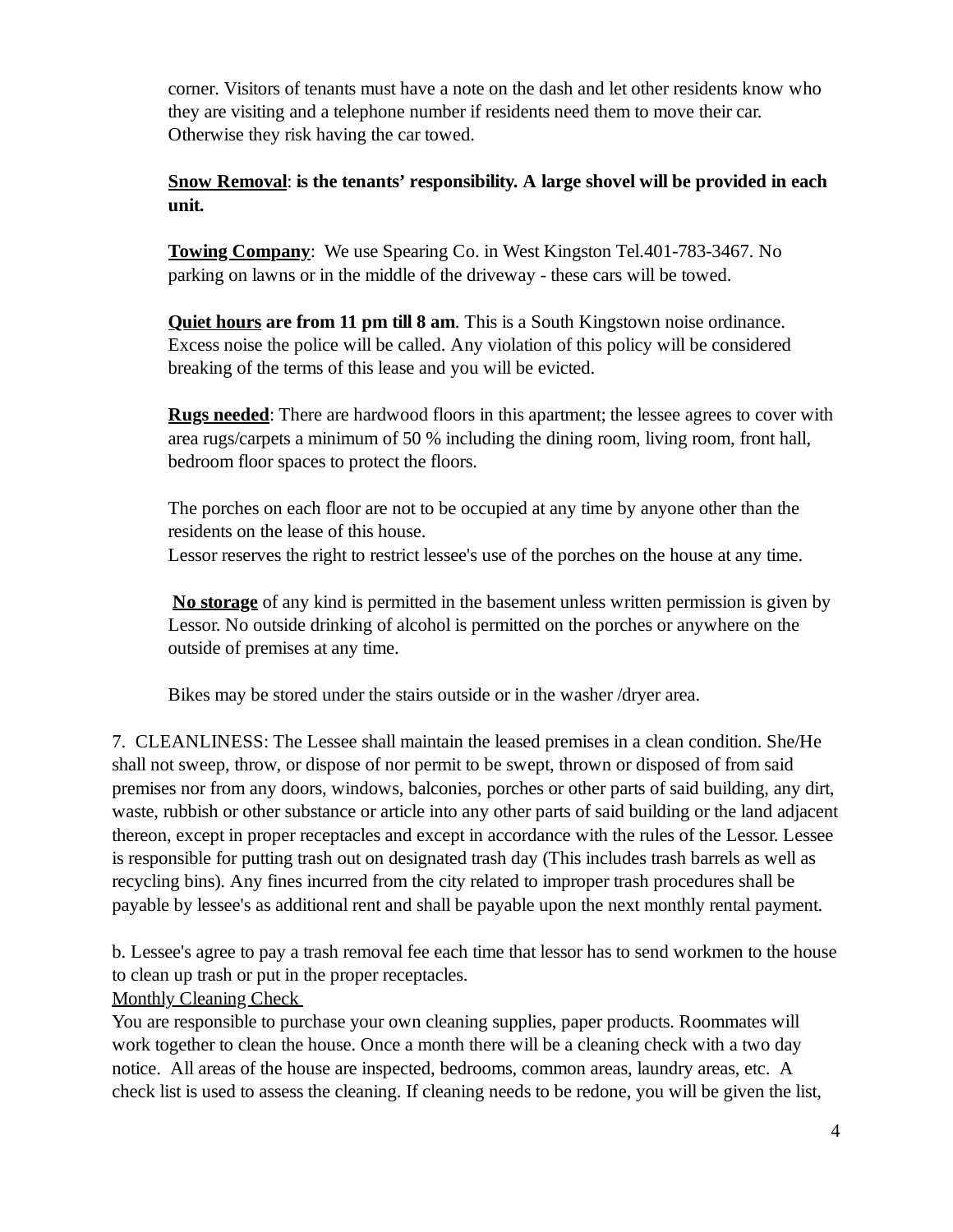and another two days will be given. If upon the second inspection cleaning is not done, a cleaning person will be sent in and charges will be assessed pro-rated with the maximum charge of \$300 dollars per month. The fee will be deducted from your security deposit.

 8. DEFINITIONS: The words Lessor and Lessee as used herein shall include their respective heirs, executors, administrators, successors, representatives and assigns, agents and servants and the words he, his, and him where applicable shall apply to the Lessor or Lessee regardless of sex, number, corporate entity, trust or other body. If more than one party signs as Lessee hereunder, the covenants, conditions and agreements herein of the Lessee shall be the joint and several obligations of each such party.

 9. DELIVERY OF PREMISES: In the event the Lessor is not able through no fault of his own to deliver the leased premises to the Lessee at the time called for herein, the rent shall be abated on a pro rata basis until such time as occupancy can be obtained, which abatement shall constitute full settlement of all damages caused by such delay, or the Lessor, at his election, shall be allowed reasonable time to deliver possession of the leased premises, and if he cannot deliver such possession within 30 days from the beginning of said term, either the Lessor or Lessee may then terminate this lease by giving written notice to the other and any payment made under this lease shall be forthwith refunded. Lessee hereby authorizes and empowers Lessor to institute proceedings to recover possession of the premises on behalf of and in the name of Lessee.

10. EMINENT DOMAIN: If the leased premises, or any part thereof or the whole or any part of the building of which they are a part, shall be taken for any purpose by exercise of the power of eminent domain or condemnation, or by action of the city or other authorities or shall receive any direct or consequential damage for which the Lessor or Lessee shall be entitled to compensation by reason of anything lawfully done in pursuance of any public authority after the execution hereof and during said term, or any extension or renewal thereof then at the option of either the Lessor or the Lessee, this lease and said term shall terminate and such option may be exercised in the case of any such taking, notwithstanding the entire interest of the Lessor and the Lessee may have been divested by such taking. Said option to terminate shall be exercised by either the Lessor or the Lessee, by giving a written notice of exercise of such option to terminate in the manner described in Section 18 of this lease, Said option to terminate shall not be exercised by either party (a) earlier than the effective date of taking nor (b) later than thirty (30) days after the effective date of taking. The mailing of the notice of exercise as set forth hereinabove shall be deemed to be the exercise of said option; and upon the giving of such notice, this lease shall be terminated as of the date of the taking. If this lease and said term are not so terminated, then in case of any such taking or destruction of or damage to the leased premises, rendering the same or any part thereof unfit for use and occupation, a just proportion of the rent hereinbefore reserved, according to the nature and extent of the damage to the leased premises, shall be suspended or abated until, in the case of such taking, what may remain of the leased premises, shall have been put in proper condition for use and occupation. The Lessee hereby assigns to the Lessor any and all claims and demands for damages on account of any such taking or for compensation for anything lawfully done in pursuance of any public authority, and covenants with the Lessor that the Lessee will from time to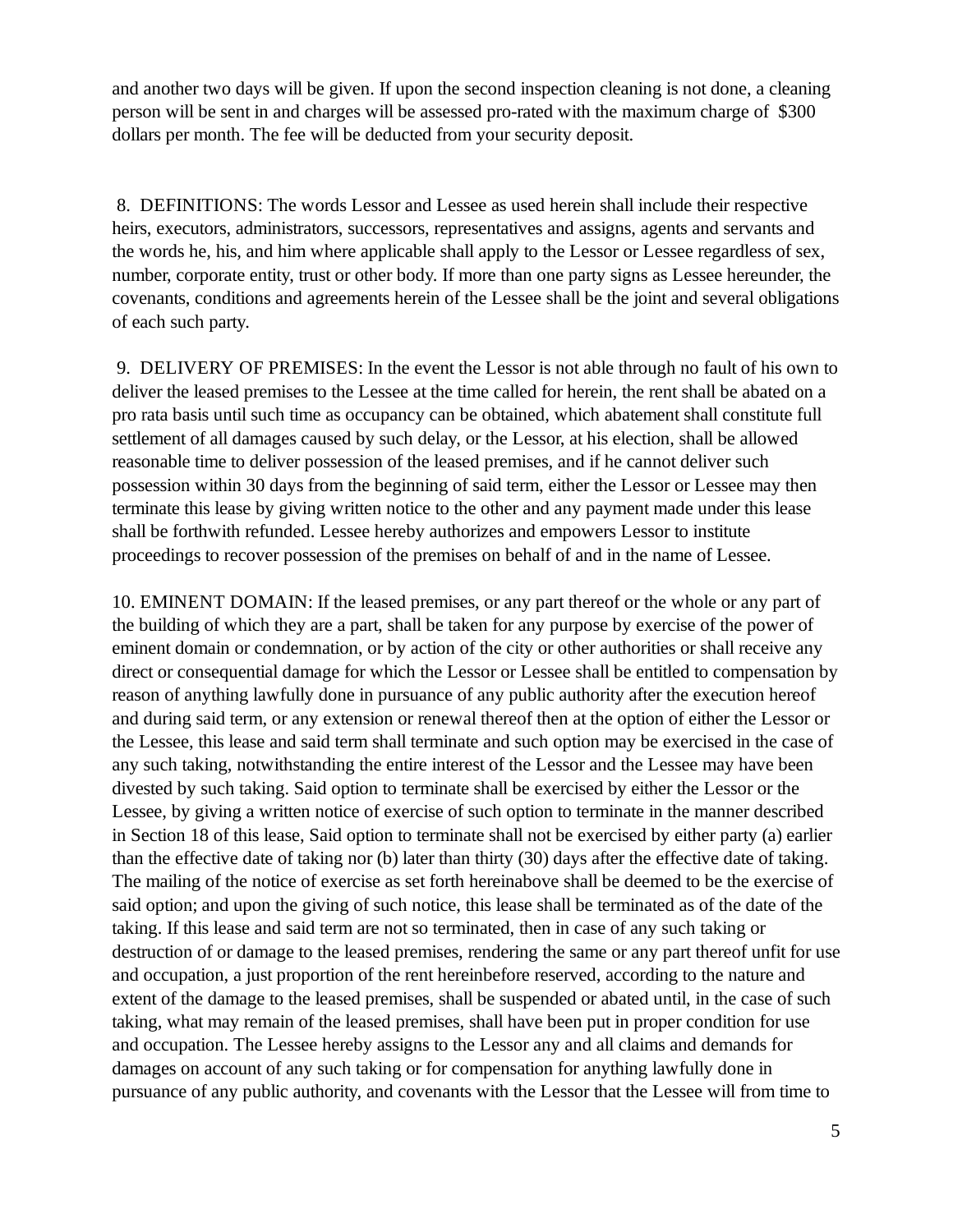time execute and deliver to the Lessor such further instruments of assignment of any such claims and demands as the Lessor shall request, provided however that the Lessee does not assign to the Lessor any claim based upon Lessee's personal property or other improvements installed by Lessee with Lessor's written permission.

 11. FIRE, OTHER CASUALTY: If the leased premises, or any part thereof; or the whole or a substantial part of the building of which they are a part, shall be destroyed or damaged by fire or other casualty after the execution hereof and during said term, or any extension or renewal thereof then this lease and said term shall terminate at the option of the Lessor or Lessee by written notice to the other party. If this lease and said term arc not so terminated, then in case of any such destruction of or damage to the leased premises, or to the common areas of the building customarily used by the Lessee for access to and egress from the leased premises, rendering the same or any part thereof unfit for use and occupation, a just proportion of the rent hereinbefore reserved according to the nature and extent of the damage to the leased premises, shall be suspended or abated until the leased premises shall have been put in proper condition for use and occupation. If the leased premises or such common areas have not been restored by the Lessor to substantially their framer condition for use and occupancy within thirty days after the damage occurred, the Lessee may terminate this lease by giving notice to the Lessor within thirty days following the termination of the thirty day period within which the Lessor failed to restore. If either party gives notice of intention to terminate under this section, this lease shall terminate on the last day of the then-current monthly rental period\_

12. DISTURBANCE, ILLEGAL USE: Neither the Lessee nor his family, friends, relatives, invitees, visitors, agents or servants shall make or suffer any unlawful, noisy or otherwise offensive use of the leased premises, nor commit or permit any nuisance to exist thereon, nor cause damage to the leased premises, nor create any substantial interference with the rights, comfort, safety or enjoyment of the Lessor or other occupants of the same or any other apartment, nor make any use whatsoever thereof than as and for a private residence. No articles shall be hung or shaken from the windows, doors, porches, balconies, or placed upon the exterior windowsills. Additionally, visitors are not allowed to stay over - night for more than Two weeks. Longer periods need written permission from the lessor.

13. GOVERNMENTAL REGULATIONS: The Lessor shall be obligated to fulfill all of the Lessor's obligations hereunder to the best of the Lessor's ability but the Lessee's obligations, covenants and agreements hereunder shall not (subject to applicable law) be affected, impaired or excused because the Lessor is unable to supply or is delayed in supplying any service or is unable to make or is delayed in making any repairs, additions, alterations or decorations, or is unable to supply or is delayed in supplying any equipment or fixtures, if Lessor is prevented or delayed from so doing because of any law or governmental action or any order, rule or regulation of any governmental agency, (other than those regulating rents) which is beyond the Lessor's reasonable control.

14. COMMON AREAS: No receptacles, bikes, Boxes or other articles or obstructions shall be placed in the halls or other common areas or passageways without the written approval of the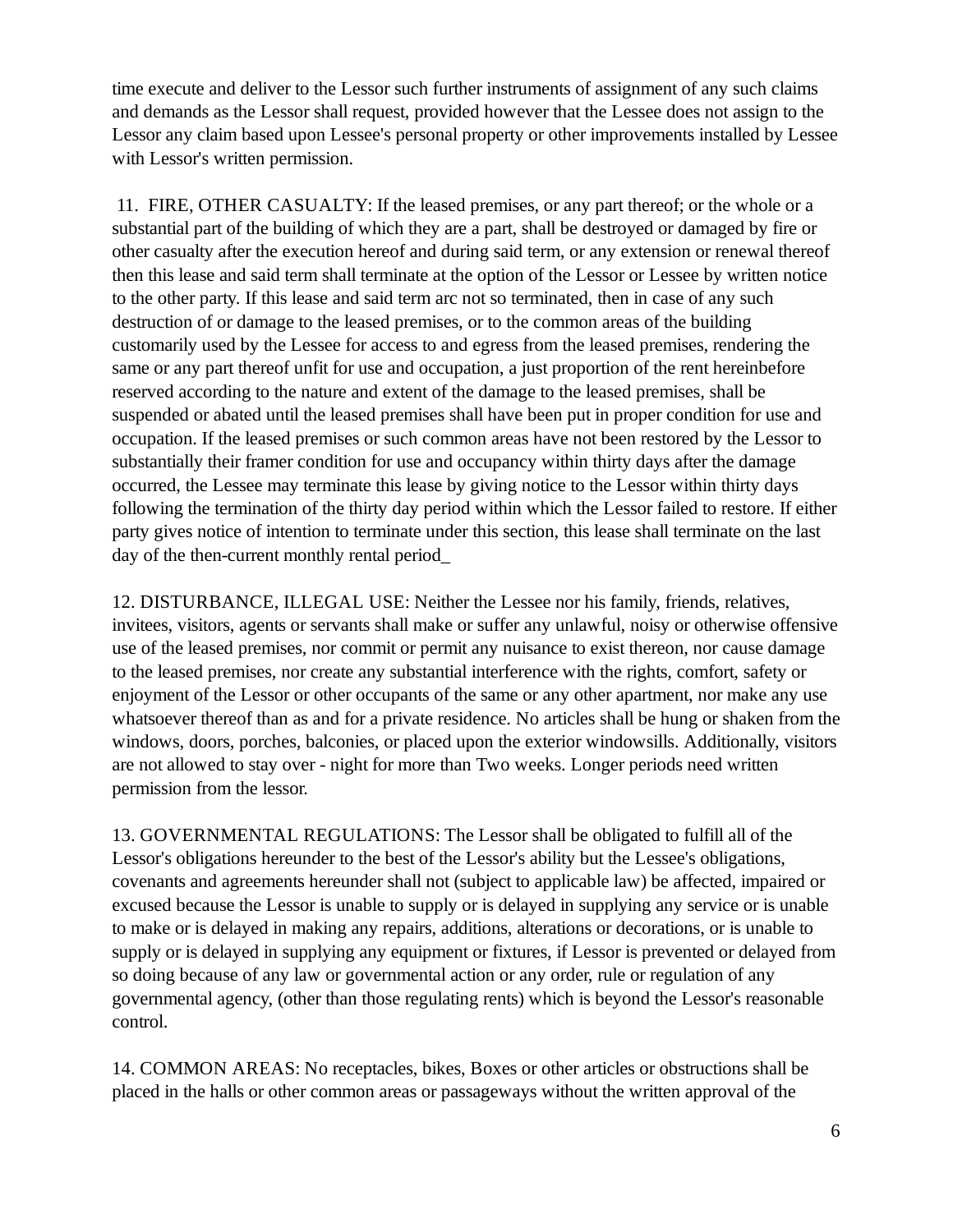lessor. The use of the basement for storage or any other use or purpose is strictly prohibited. All Exterior common doors are to be kept closed and locked at all times. All tenants in the building are jointly and severally responsible for the monthly rent, any damages to the common areas or damages caused by leaving common exterior doors open/unlocked.

15. INSURANCE: Lessee understands and agrees that it shall be Lessee's own obligation to insure his personal property. Lessor maintains property insurance on the property, but this in no way insures the personal property of the tenants. It is recommended for all lessee's to obtain renters insurance coverage.

16. KEYS AND LOCKS: Keys are non-duplicable to insure safety. Upon expiration or termination of the lease, the Lessee shall deliver the keys of the premises to the landlord. Delivery of keys by the Lessee to the Lessor, or to anyone on his behalf shall not constitute a surrender or acceptance of surrender of the leased premises unless so stipulated in writing by the Lessor. In the event that the exterior door lock or locks in the leased premises are not in normal working order at any time during the term hereof, and if the Lessee reports such condition to the Lessor, then and in that event, the Lessor shall, within a reasonable period of time following receipt of notice from the Lessee of such condition, repair or replace such lock or locks. Locks shall not be changed, altered, or replaced nor shall new locks be added by the Lessee without the written permission of the Lessor. Any locks so permitted to be installed shall become the property of the Lessor and shall not be removed by the Lessee. The Lessee shall promptly give a duplicate key to any such changed, altered, replaced or new lock to the Lessor. **Lessee agrees to pay a \$100.00 charge for any lockouts or lost keys** and will be due and payable immediately. We have a locking system that cannot be duplicated.

17. LOSS OR DAMAGE: The Lessee agrees to indemnify and save the Lessor harmless from all liability, loss or damage arising from any nuisance made or suffered on the leased premises by the Lessee, his family, friends, relatives, invitees, visitors, agents, or servants or from any carelessness, neglect or improper conduct of any of such persons. All personal property in any part of the building within the control of the Lessee shall be at the sole risk of the Lessee. Subject to provisions of applicable law the Lessor shall not be liable for damage to or loss of property of any kind which may be lost or stolen, damaged or destroyed by fire, water, steam, defective refrigeration, elevators, or otherwise, while on the leased premises or in any storage space in the building or for any personal injury unless caused by the negligence of the Lessor.

18. NOTICES: Written notice from the Lessor to the Lessee shall be deemed to have been properly given if mailed by registered or certified mail, postage prepaid, return receipt requested to the Lessee at the address of the leased premises or if delivered or left in or on any part thereof provided that if so mailed, the receipt has been signed, or if so delivered or left, that such notice has been delivered to or left with, the Lessee or anyone expressly or impliedly authorized to receive messages for the Lessee, or by any adult who resides with the Lessee in the leased premises. Written notice from the Lessee to the Lessor shall be deemed to have been properly given if mailed by registered or certified mail, postage prepaid, return receipt requested, to the Lessor at his address set forth in the beginning of this lease, unless the Lessor shall have notified the Lessee of a change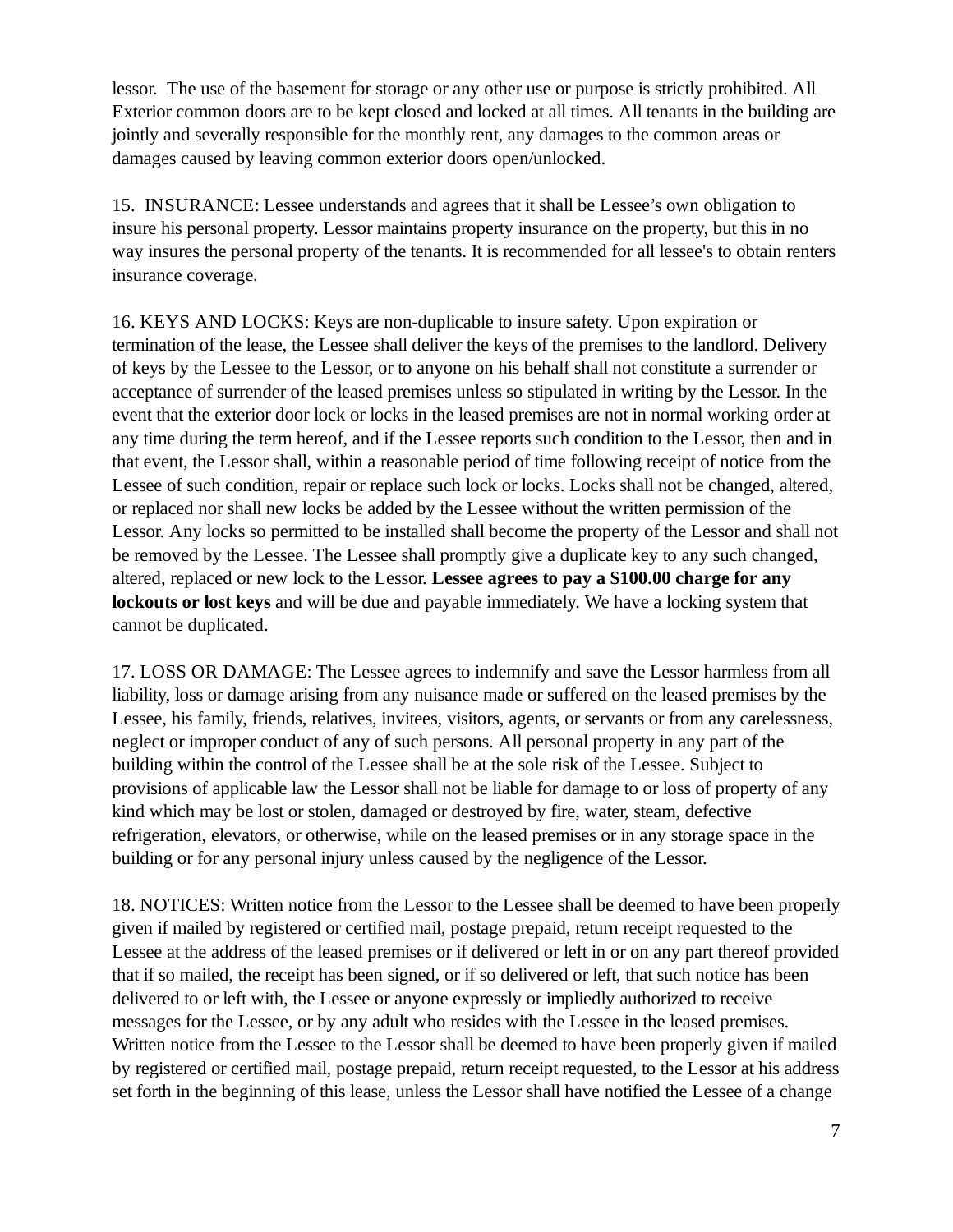of the Lessor's address, in which case such notice shall be so sent to such changed address of the Lessor provided that the receipt has been signed by the Lessor or anyone expressly or impliedly authorized to receive messages for the Lessor.

19. OTHER REGULATIONS: No pets, waterbeds, or smoking by lessees or their relatives, friends, or visitors. The Lessee agrees to conform to such lawful rules and regulations which are reasonably related to the purpose and provisions of this lease, as shall from time to time be established by the Lessor in the future for the safety, care, cleanliness, or orderly conduct of the leased premises and the building of which they are a part, and for the benefit, safety, comfort and convenience of all the occupants of said building.

20. APPLICATION OF RENT AND SECURITY DEPOSIT: Lessee agrees that Lessor may apply any payment of rent and security from lessee first to any outstanding fees, costs or charges owed by Lessee to Lessor under this lease or any previous lease, and then to the oldest rent payment due and owing regardless of any statement by Lessee, written or oral, or any notation on lease, rental payment check or money order to the contrary.

21. PETS: No dogs, cats or other animals, birds, fish or pets shall be kept in or upon the leased premises.

22. PLUMBING: The water closets, disposals, and waste pipes shall not be used for any purposes other than those for which they were constructed, nor shall any sweepings, rubbish, rags, or any other improper articles be thrown into the same; and any damage to the building caused by the misuse of such equipment shall be borne by the Lessee by whom or upon whose premises it shall have been caused, unless caused by the negligence of the Lessor, or by the negligence of an independent contractor employed by the Lessor.

23. REPAIRS: The lessee must notify Dr. Alexakos immediately if repairs are needed. The tenant agrees that if a repair person is needed, they may enter the premises and repair what is needed. If the lessee is responsible for repairs Dr. Alexakos will recommend workers for the repair. the Lessee will at all times keep and maintain the leased premises and all equipment and fixtures therein or used there with repaired, whole and of the same kind, quality and description and in such good repair, order and condition as the same are at the beginning of or may be put in during the term or any extension or renewal thereof; reasonable wear and tear and damage by unavoidable casualty only excepted, The Lessor and the Lessee agree to comply with any responsibility which either may have under applicable law to perform repairs upon the leased premises. If Lessee fails within a reasonable time, or improperly makes such repairs, then and in any such event or events, the Lessor may (but shall not be obligated to) make such repairs and the Lessee shall reimburse the Lessor for the reasonable cost of such repairs in full, upon demand. Lessee is responsible for the cost of repairing broken windows, doors, holes in the walls, burnt out light bulbs, blocked sinks, toilets, dishwashers, washing machines, and dryers, and other damage regardless of whether damage was caused by the Lessee, the Lessee's friends, or persons unknown if the damage is not repaired within 14 days, Lessor has the right to make the repairs and present a bill to the Lessee which is due immediately upon receipt.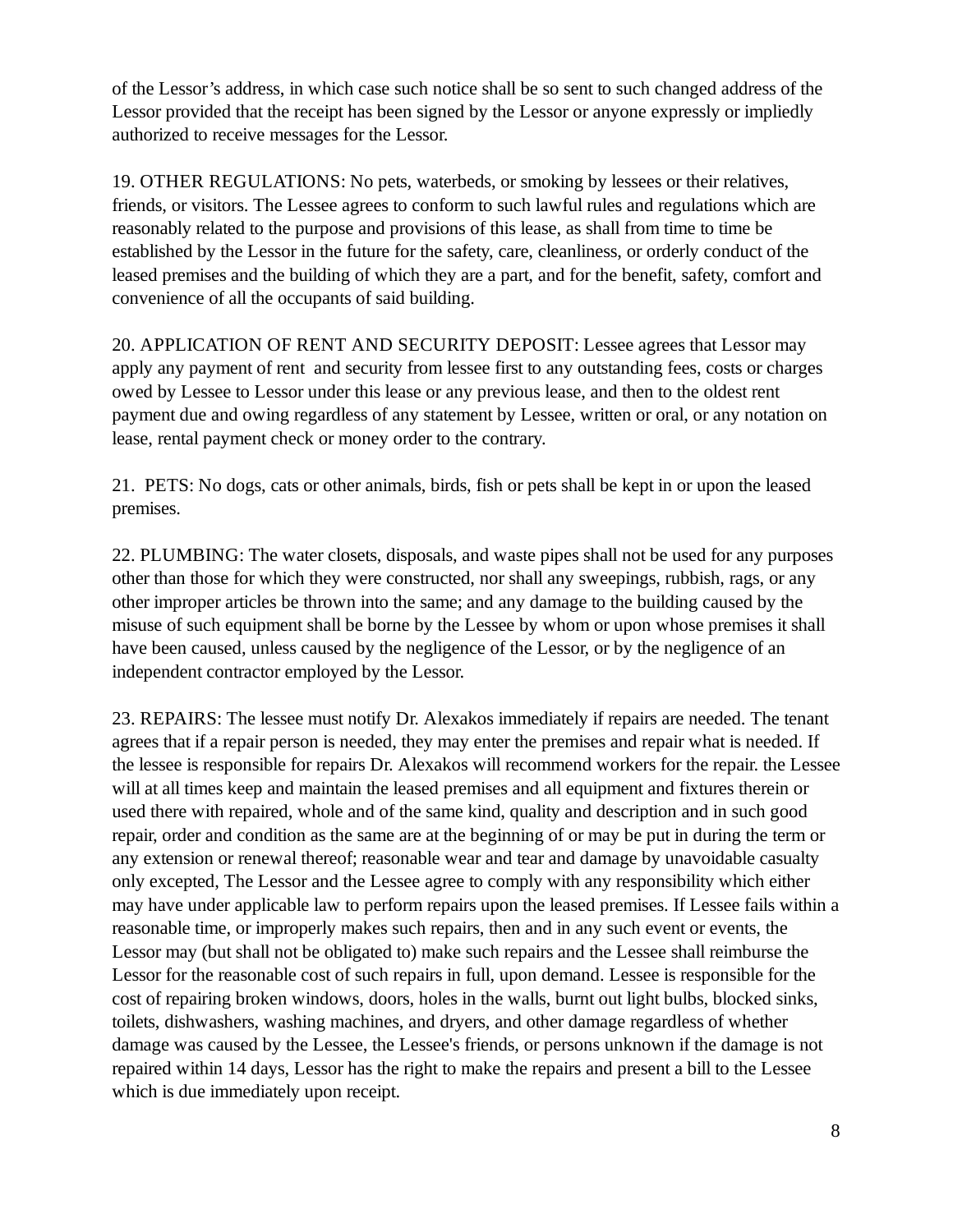24. RIGHT OF ENTRY: The Lessor may enter upon the leased premises to make repairs thereto, to inspect the premises, or to show the premises to prospective tenants, purchasers, repairmen or mortgagees at any time with reasonable notice, subject to applicable law. The Lessor may also enter upon the said Premises if complaints are made, or if the premises appear to have been abandoned by the Lessee or as otherwise permitted by law.

## **25.Winter and Spring break and absences of a few days notify landlord for security checks.**

- **Food should be put away, rubbish and trash removed, thermostats regulated, lights** a. **off**
- **It is understood, that during semester break, routine repairs will be made, such as b. replacement of filters on the air and heating units, checking the apartment heat, airconditioning, windows, etc.**
- **c. Tenants should notify the landlord if they are leaving or staying.**

26. NONPERFORMANCE OR BREACH BY LESSEE: If the Lessee shall fail to comply with any lawful term, condition, covenant, obligation, or agreement expressed herein or implied hereunder, or if the Lessee shall be declared bankrupt, or insolvent according to law or if any assignment of the Lessee's property shall be made for the benefit of creditors, or if the premises appear to be abandoned (excepting known vacations during the College school year) then, and in any of the said cases and notwithstanding, any license or waiver of any prior breach of any of the said terms, conditions, covenants, obligations, or agreements, the Lessor, without necessity or requirement of making any entry may (subject to the Lessee's rights under applicable law) terminate this lease by:

1. A seven (7) day written notice to the Lessee to vacate said leased premises in case of any breach except only for nonpayment of rent, or

2. A ten (10) day written notice to the Lessee to vacate said leased premises upon the neglect or refusal of the Lessee to pay the rent as herein provided. Any termination under this section shall be without prejudice to any remedies which might otherwise be used for arrears of rent or preceding breach of any of the said terms, conditions, covenants, obligations or agreements.

27. LESSEE'S COVENANTS IN EVENT OF TERMINATION: The Lessee covenants that in case of any termination of this lease, by reason of the default of the Lessee, then at the option of Lessor:

(A) The Lessee will forthwith pay to the Lessor as damages hereunder a sum equal to the amount by which the rent and other payments called for hereunder for the remainder of the term exceed the fair rental value of said premises for the remainder tithe term or any extension or renewal thereof; and

(B) the Lessee covenants that he will furthermore indemnify the Lessor from and against any loss and damage sustained by reason of any termination caused by the default of or the breach by, the Lessee, Lessor's damages hereunder shall include, but shall not be limited to any loss of rents; reasonable broker's commissions for the re-letting of the leased premises; advertising costs; the reasonable cost incurred in cleaning and repainting the premises in order to re-let the same; and moving and storage charges incurred by Lessor in moving Lessee's belongings pursuant to eviction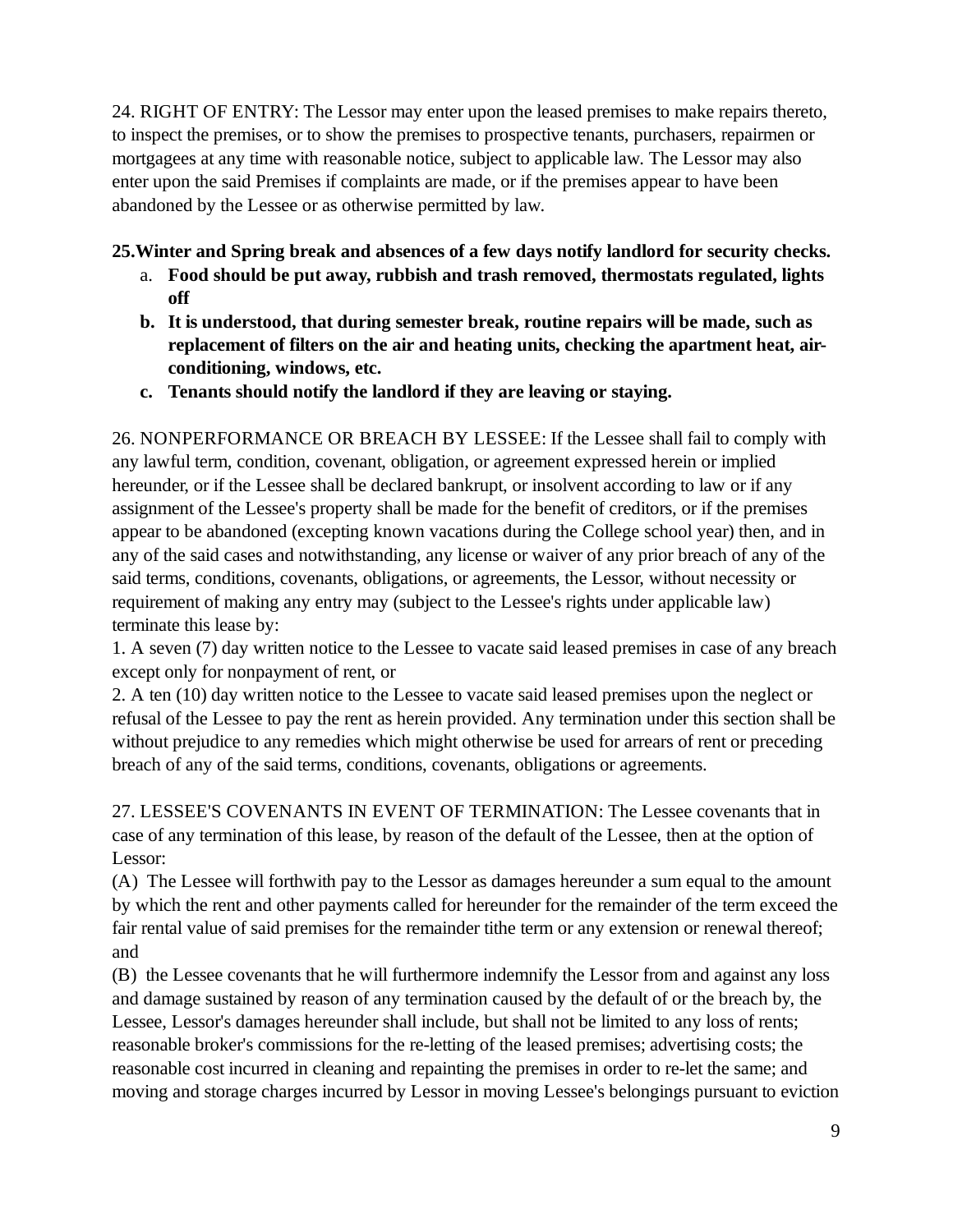proceedings.

(c) At the option of the Lessor, however, Lessor's cause of action under this article shall accrue when a new tenancy or lease term commences subsequent to a termination under this lease, in which event Lessor's damages shall be limited to any and all damages sustained by him prior to said new tenancy or lease date.

(d) Lessee shall be responsible for all of Lessor's court costs and reasonable attorney's fees in the event of an action or proceeding due to non-payment of rent or any other breach of this agreement to the extent provided by law. Lessor shall also be entitled to any and all other remedies provided by law. All rights and remedies are to be cumulative and not exclusive.

28. NOTICE AND EXTENSION OF LEASE: This lease expires at 12 noon on the date stated herein unless the Owner shall, in writing, extend the term. The owner must receive, before January 1, a written notice from Tenant requesting such an extension of the term past May. This notice must be sent to the address where the rent is paid. This provision does not give Tenant any right to hold over at the expiration of the term. The Tenant remains in possession without the Owner's consent after expiration of the term of this lease; the owner (at his own discretion) may charge a hold over penalty or commence an eviction action.

29. NOTICE OF TERMINATION OF LEASE: If Tenant chooses not to renew this Lease for the period **until Tenant must notify Owner in writing before January 31,** 2020 . It is the tenant's responsibility to supply the owner with a forwarding address upon the end of the lease term.

30. REMOVAL OF GOODS: Lessee further covenants and agrees that if Lessor shall remove Lessee's goods or effects, pursuant to the terms hereof or of any Court order, Lessor shall not be liable or responsible for any loss of or damage to Lessee's goods or effects and the Lessor's act of so removing such goods or effects shall be deemed to be the act of and for the account of the Lessee, provided, however, that if the Lessor removes the Lessee's goods or effects, he shall comply with all applicable laws, and shall exercise due care in the handling of such goods to the fullest practical extent under the circumstances.

31 . NON-SURRENDER: Neither the vacating of the premises by Lessee, nor the delivery of keys to the Lessor shall be deemed a surrender or an acceptance of surrender of the leased premises, unless so stipulated in writing by Lessor.

32. SUBLETTING, NUMBER OF OCCUPANTS: The Lessee shall not assign nor under let any part or the whole of the leased premises, nor shall permit the leased premises to be occupied by a period longer than a temporary visit by anyone except the individuals specifically named in the beginning of this lease, their spouses, and any children born to them during the term of this lease or any extension or renewal thereof without first obtaining on each occasion the assent in writing of the Lessor. Only the names listed as lessees on the top page of this lease are permitted to reside in the apartment. Occupancy will be determined at the sole discretion of the Lessor.

33. TRUSTEE: In the event that the Lessor is a trustee, partnership, or limited liability corporation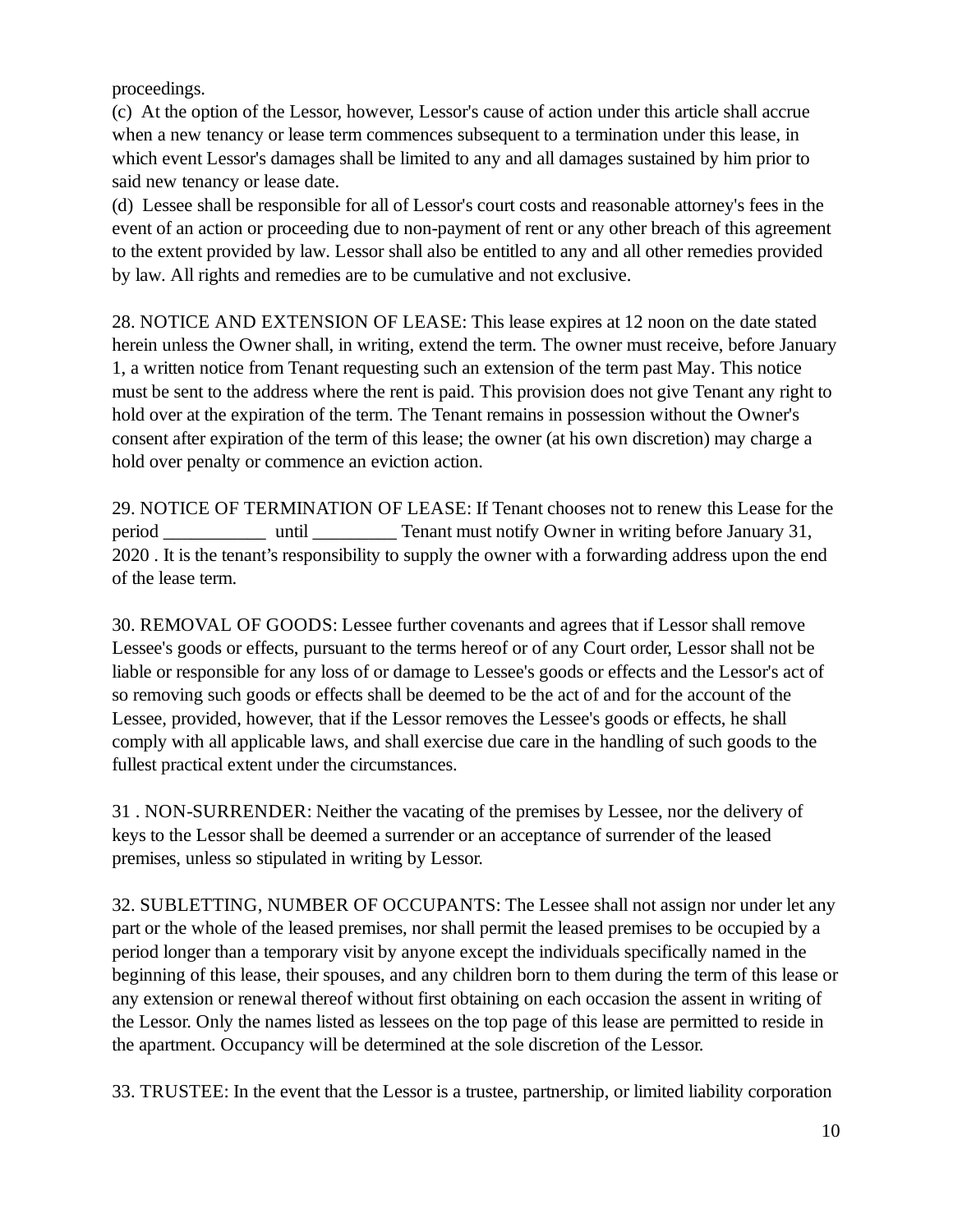no such trustee or any beneficiary nor any shareholder of said trust and no partner, General or Limited, of such partnership/limited liability corporation shall be personally liable to anyone under the term, condition, covenant, obligation, or agreement expressed herein or implied hereunder or for any claim of damage or cause at law or in equity arising out of the occupancy of said leased premises, the use or maintenance of said building or its approaches and equipment.

34. WAIVER: The waiver of one breach of any term, condition, covenant, obligation, or agreement of this lease shall not be considered to be a waiver of that or any other term, condition, covenant, obligation, or agreement or of any subsequent breach thereof.

35. SEPARABILITY CLAUSE: If any provision of this lease or portion of such provision or the application thereof to any person or circumstance is held invalid, the remainder of this lease (or the remainder of such provision) and the application thereof to other persons or circumstances shall not be affected thereby.

36. REPRISALS PROHIBITED: The Lessor acknowledges that provisions of applicable law forbade a landlord from threatening to take or taking reprisals against any tenant for seeking to assert his legal right.

 37. GOVERNING LAW: This agreement shall be governed and interpreted by the laws of the State of Rhode Island IN WITNESS WHEREOF, the said parties hereunto and to another instrument of like tenor, have set their hands and seals on the day and the year first above written; and Lessee as an individual states under the pains and penalties of perjury that said Lessee is over the age of 18 years. The undersigned parties agree that they have read and understand the provisions of this lease. It is further agreed that by the signing of this lease, the Lessee will be bound to all the terms and regulations contained herein.

| Tenant:         | Parent:                        |
|-----------------|--------------------------------|
| LCR address:    | Home Address:                  |
| Cell Telephone: | Home Telephone:<br>Cell Phone: |
| Email address:  | Email address:                 |

In consideration of the execution of the within lease by the Lessor at the request of the Undersigned, the undersigned hereby, jointly and severally, guarantee to the Lessor, and The heirs, successors, and assigns of the Lessor, the punctual performance by the Lessee and the legal representatives, successors and assigns of the Lessee of all the terms, Conditions, covenants, obligations and agreements in said lease on the Lessee's or their part to be performed or observed, demand and notice of default being hereby waived. The undersigned waive all surety-ship defenses and defenses in the nature thereof and Assent to any and all extensions and postponements of the time of payment and all other Indulgences and forbearances which may be granted from time to time to the Lessee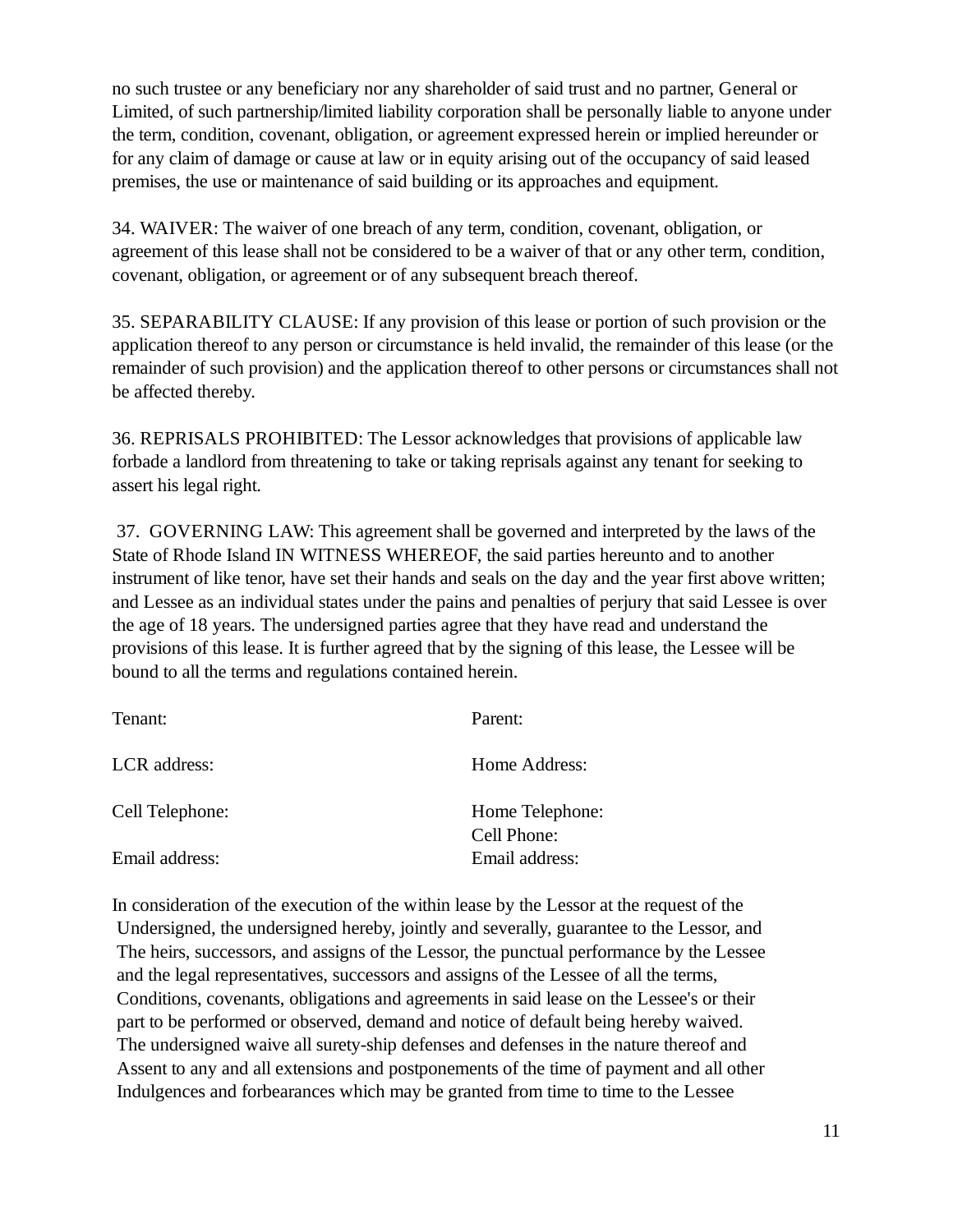WITNESS the execution hereof under seal by the undersigned the day and year first Written in said lease:

#### PARENT SIGNATURES BELOW MUST BE NOTARIZED:



MOVE-IN Checklist For: Lower College Road Rentals Rhode Island

This checklist is a guide to help you make your tenancy more enjoyable. We want your home to be in good and clean condition when you move in; and we hope that our procedures to assist your occupancy are fully explained to you.

Cleanliness and Condition

- 1. Stove burners, oven and broiler clean
- 2. Refrigerator defrosted and clean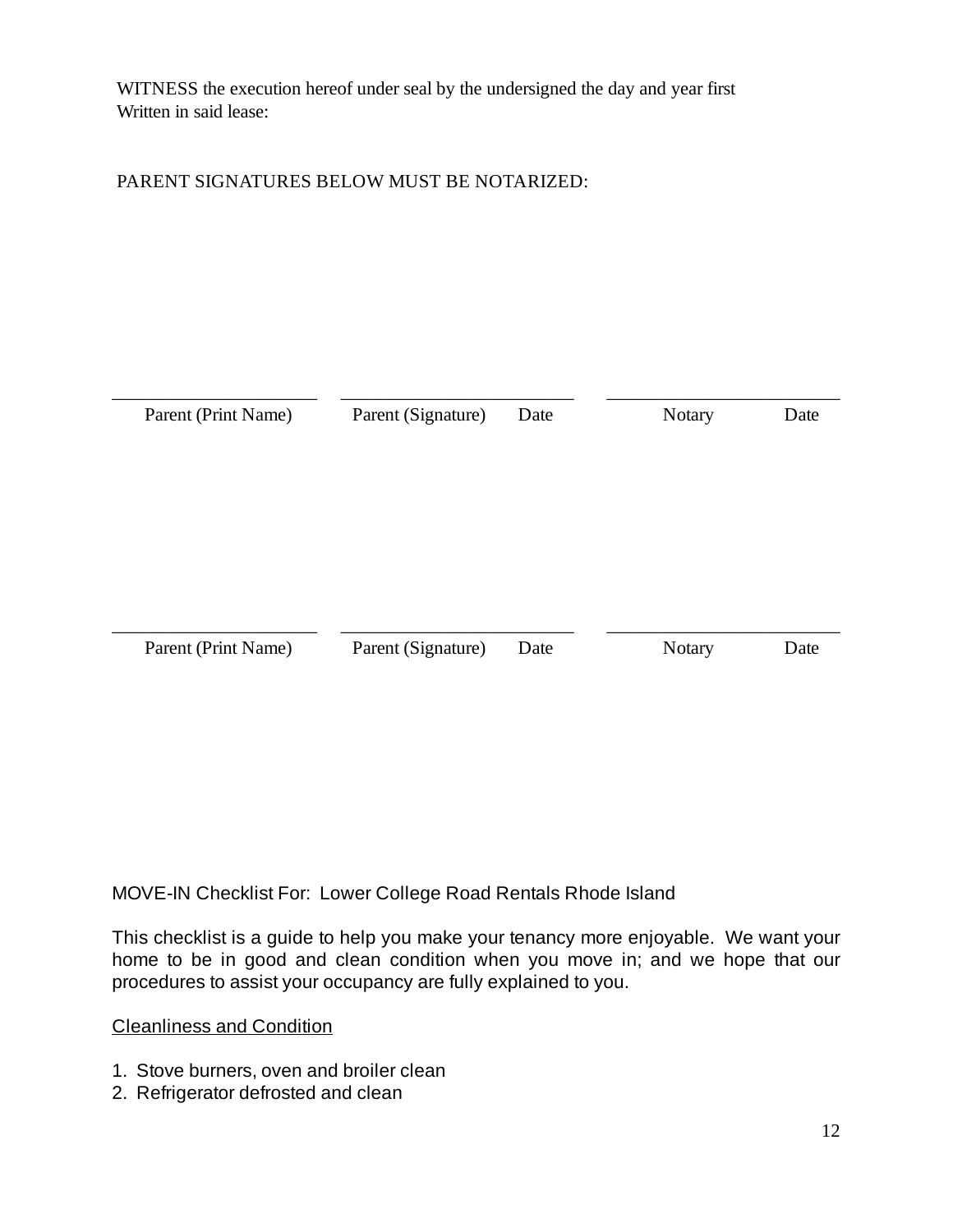- 3. Kitchen cupboards, drawers, sink and floor clean
- 4. Bathroom sinks toilets, tub, shower, floor and mirrors clean
- e. Light fixtures clean and all bulbs working
- f. Closets emptied and cleaned
- g. Trash removed
- h. Basement cleaned and empty of trash
- i. floors and carpets clean and in good repair
- j. Woodwork, walls, windows and floors clean
- k. Smoke detectors installed and working
- l. Shades or blinds at all windows, in new or excellent condition
- n. Washer and dryer in basement in working condition and empty
- o. Items in basement

Operations and Procedures Explained we have contracts with:

Gas purchased from Buckley Propane

Pest service by Debug Pest Control

\_\_\_\_\_\_\_\_\_\_\_\_\_\_\_\_\_\_\_\_\_\_\_\_ \_\_\_\_\_\_

RPE Rubbish removal

Number of keys issued

Other comments:

Lessor Date

\_\_\_\_\_\_\_\_\_\_\_\_\_\_\_\_\_\_\_\_\_\_\_\_ \_\_\_\_\_\_

Lessee Date

\_\_\_\_\_\_\_\_\_\_\_\_\_\_\_\_\_\_\_\_\_\_\_\_ \_\_\_\_\_\_

Lessee Date

# INVENTORY LIST Lower College Road (inventory to be taken at move in)

Kitchen: **Silverware** Knife set 14 piece Wolf Gang Puck stainless pots and pans( 6 pots, 2 fry, 6 covers) dinner plates white bowls cups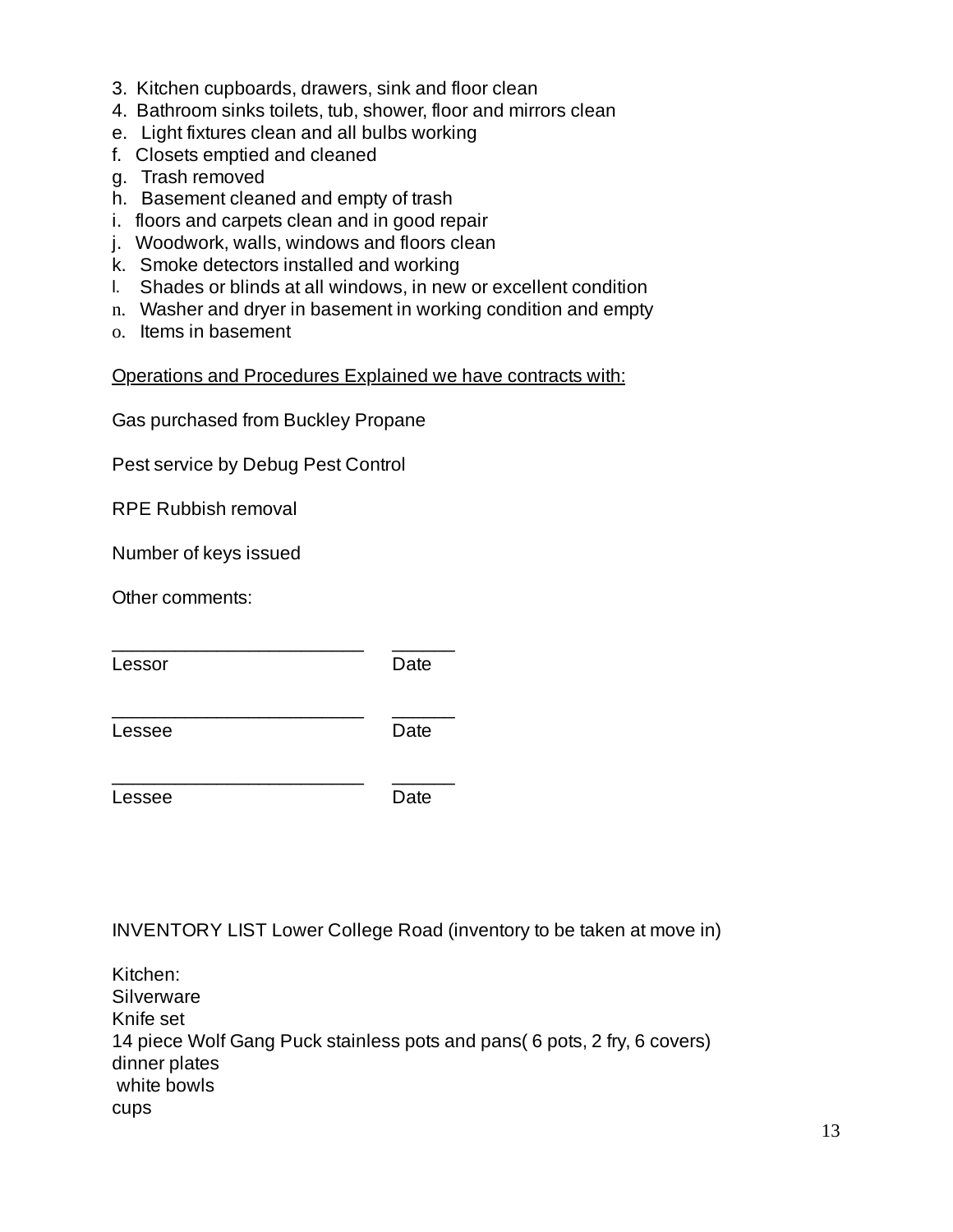medium plates 1 serving platter glasses 2 to 4 kitchen counter stools, 6 Butcher block chairs Stainless 30 cubic trash bin with insert Recyclable bin

Front Foyer:

Living Room: 47 inch flat screen TV Leather Couch Leather Chair Mahogany side table Mahogany sofa table

Entry Hall: Mahogany table Large mirror **Chair** 

Bathrooms: 3 shower curtains 1 stainless trash bin with insert

Bedroom 1,2,3,4,5, all have: Dresser, Desk, Chair, Side table, Trash container

Lower Level:

Laundry Room: Washer, Dryer, Table for folding

\_\_\_\_\_\_\_\_\_\_\_\_\_\_\_\_\_\_\_\_\_\_\_\_ \_\_\_\_\_\_

Lessor Date

\_\_\_\_\_\_\_\_\_\_\_\_\_\_\_\_\_\_\_\_\_\_\_\_ \_\_\_\_\_\_

Lessee Date *Lower College Road Rules and Regulations*

No smoking, No candles

No waterbeds.

No pets of any kind.

No loud partying, loud music or foul language that might disturb other tenants or neighbors.